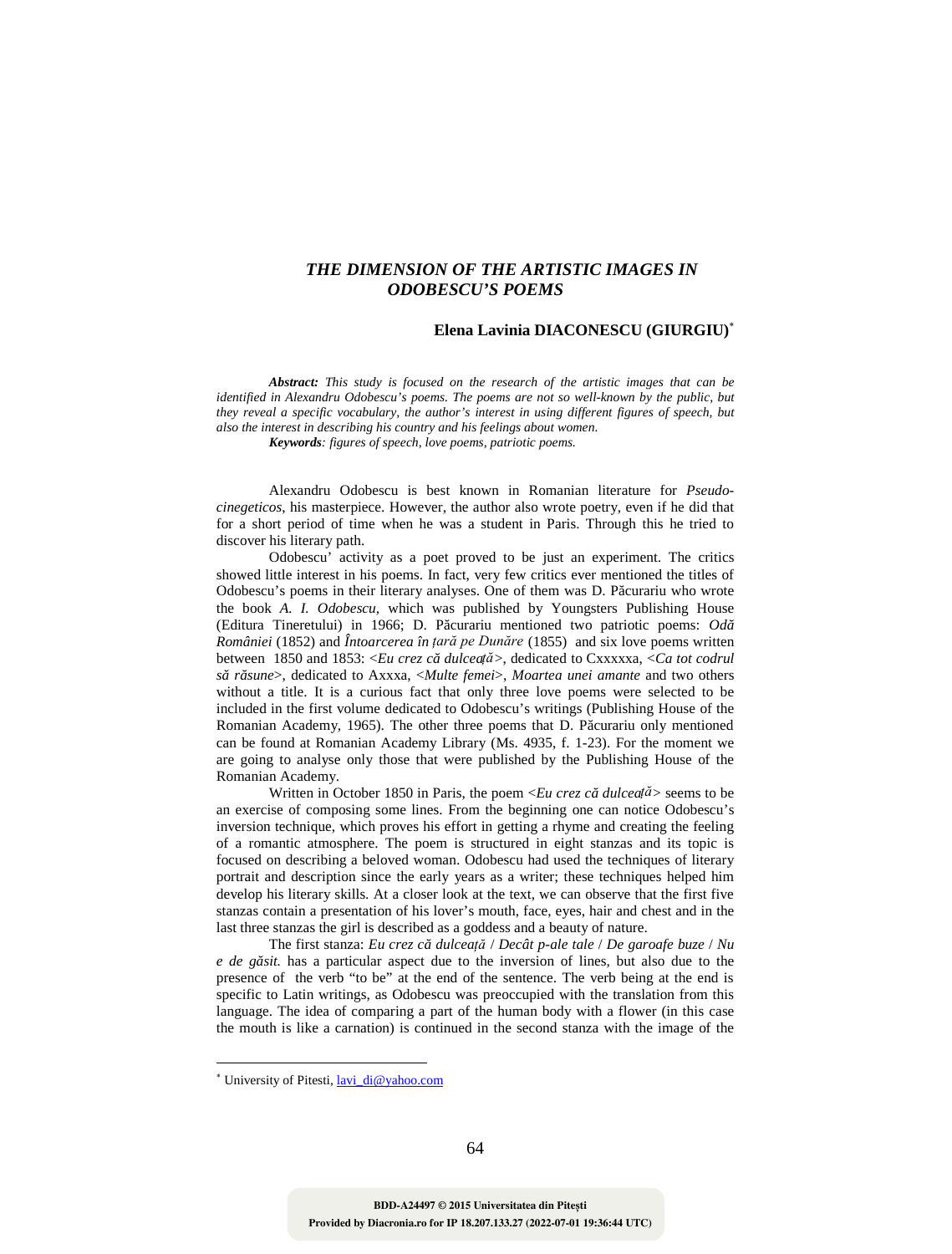girl's face compared with a hyacinth: *Fața ta îmi pare / Zambila ce micsă / Cu-a zăpezii-albeață / Palidu-i veșmânt*.

Each stanza seems to be a photo that describes the features of the beloved one in the deepest details. Therefore the fourth stanza: *Crez c vântulețul / Pe mai dulce undă / Decât neagra-ți buclă / Nu poate-adia* is the "photo" which surprises the movement of the woman's hair against the wind.

Odobescu oscillates between black and white, the colours which he considers necessary in describing the perfect woman's portrait. Over the years, when the author wrote *Pseudo-cinegeticos* and inserted in this book the story *Basmul cu Fata de piatră i* cu Feciorul de împ rat cel cu noroc la vânat, it was noticed that some elements from his poetic debut were kept in the lines that presented the portrait of the female protagonist: ...*ie i* acum din stânc / alb, dalb fat, / vie i frumoas, / blând, *r* coroas, / cu chip luminos, / cu trup ml dios. The literary motives such as white colour, light, graceful body, which are present in these lines, prove that Odobescu uses the same technique of describing feminine beauty. In the sixth stanza of the poem <*Eu crez că dulceață*> the girl's body is described: *Crez chiar că zeița / Ceea-a fromusețe <i> / Mai puțin mlădioasă / Decât tine-a fi*. Although the resemblance to a deity seems to be the ultimate compliment, the poet continues to eulogize his girlfriend in the last two stanzas, stating that: *Tu îmi pari obiectul / În care Natura / -a pus chiar mândria / A se-mpodobi* and *Tot ce este galeș / Tot ce te atrage / În însați ființă / S-a împreunat.*

Comparing the words that Odobescu used to the primordial elements, it was noticed that the writer used three of them: soil, air and fire. The words that are related to the lexical field of soil are: *garoafe*, *zambila*, *z pezii*; the words *vântulețul*, *adia*, *columba* belong to the lexical field of air and *scânteie și foc* are related to fire.

There are plenty of nouns in the poem and they are sometimes linked to adjectives in order to create a stylistic effect that is specific to epithets: *palidu ve mânt*, *negrilor ochi, dulce und, neagra bucl.* In most of the stanzas there are few verbs. The most frequent verb is the popular form of "to believe" used in the first person, singular: *crez*, which appears at the beginning of five from the eight stanzas. The purpose is to express the writer's deep belief in his girlfriend's beauty. The majority of the verbs are in the indicative mood and the negative form introduced by the word *decât*: *nu e, nu iese, nu poate, nu vars*. There are also a few verbs in the present, the affirmative form: *micsă, îmi pari, atrage*; verbs in the past: *a pus, a împreunat* or verbs that appear in the infinitive mood: *a fi, a-mpodobi*.

The dominant figure of speech is inversion, not only of the parts of speech, but also of the lines. It can be noticed the presence of monorhyme as in folk poetry and the measurement of lines is of six syllables.

<*Ca tot codrul s* r sune>, dedicated to Axxxa, was written in 1851 and had eight stanzas, each with two lines.

The theme chosen by Odobescu is a classic one and it is related to nature and love. The forest, which is a witness character, represents the terrestrial space where a he and a she can love each other. The beginning and the end are identical due to the repetition of the same lines: *Ca tot codrul s* r *sune d-ale tale dulci cânt ri,/ i ca eho, plin de taină, să-ți trimiță salutări!*.

The vocabulary is better developed that the previous odobescian poem. There are many words related to the lexical field of the forest: *codru, tufei, fronz, filomele, arborii*. The close terrestrial space of the woods is doubled by the open space of the heights through the words: *vulturul, piscuri, zefiri.* All these are important for the poet because he associates the feelings of love, gratitude, awe, as it comes out of the lines: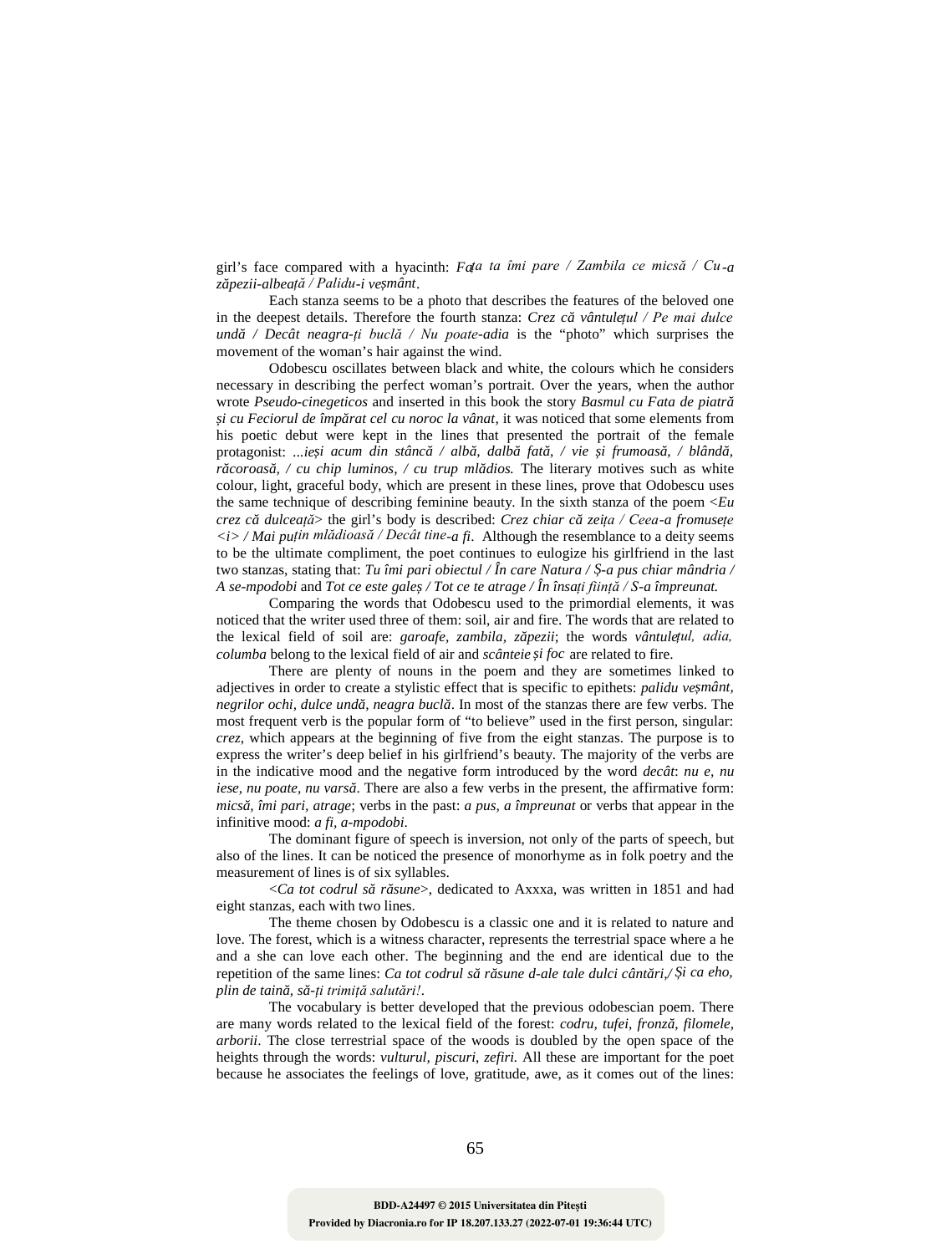*Orice sunet al naturei m-a f cut a resimți, / Când fiori, când mulțumire, ce nu poci a le descri*. The voices of the birds (the nightingales and the eagles) are considered to be pleasant to the human hearing: *Toat firea s desmiard*, ascultând cântarea lor. Still, there is nothing more beautiful in the poet's imagination than his sweetheart's voice. He compares this voice with the one of a mermaid: *Dar când glasu-ți de sirenă, înălțându se treptat, / Printre arborii pădurei cu putere-a răsunat, / Îmi zisei că firea-i numai un susur nesimțitor, / Căci c-o notă dedeși viață unei lume de amor*. The author mingles three elements and three worlds: aquatic, terrestrial and aerial.

In this poem Odobescu succeeds to create some acoustic images through the following expressions: *codrul s* r sune, optea a tufei fronz, v rs gemete d-amor, *ascultând cântarea lor, strigătu-i măreț, sunet al naturei, cu putere-a răsunat*.

The epithets are obtained by writing an adjective after a noun: *filomelele duioase, gemete d-amor, vulturul semeț, susur nesimțitor*, but also by writing an adjective before the noun: *dulci cânt ri, misterioase fericiri*. The forest is personified and it is capable of saying hello through its echo. One comparison is only used in the text of this poem in order to show the deepness of the eagle's voice: *Și ca trâmbiță d arhanghel este strigătu-i măreț*.

Since Odobescu's debut as a writer, he revealed his predilection for using folk forms of some words, such as nouns in genitive that end in  $-ei$  instead of  $-i\mathbf{i}: p \text{ } d\mathbf{u}$ *ei*, *naturei* or folk forms of the verbs: *trimiță, să desmiardă, poci*.

By analyzing the tenses in the stanzas, one can observe the author's tendency of using present simple when he describes the nature, which suggests the durability and the eternity of the open space. Still, when the writer talks about his own feelings and the interaction with the person he loves, present perfect tense is used: *simțit-a*; *a f cut a răsunat*.

Many main sentences can be identified at a phrase level and they are followed or preceded by temporal clauses introduced by the word "when": *Când optea a tufei fronză; când vărs gemete d-amor; Dar când glasu-ți de sirenă … cu putere-a răsunat*.

The poem  $\langle Ca \text{ tot } codrul \text{ s }$  r sune represents a prove of Odobescu's attempts to write under the influence of an easy romanticism. However, "the versification difficulties that the young poet tries to fix by looking for the right rhyme do not indicate poetry as the literary way that Odobescu should follow. (T. Vianu,V. Cândea, 1965, p. 378)

Composed in July 1853 in Paris, the unfinished poem <*Multe femei*> is a specific work to Odobescu's early years, but the poet becomes capable now of more mature judgements over some realities. This aspect is proved by writing the work *C l* torie din Paris la Londra one year before. "The declarations of circumstance addressed to any muse from exile or from the country do not denote anything good in order to make him different from the other lovers of the same age. He had already loved many women (*multe femei)* at 19 years old, the last one always being his first love (*întâiu-mi amor)* and he had already had the chance to know how bitter life was". (T. Vianu,V. Cândea, 1965, p. 411-412)

Alexandru Odobescu passed through some artistic phases in his short period as a writer of love poems: at the beginning he described the woman he loved, then he remembered the best moments they spent together in a natural environment and in the end he wrote about the moment of betrayal and break up. In the poem <*Multe femei*> it can be identified the motif of langour (*dor*): *am plâns cu dor; un dor nesfârșit*. The author uses some words frequently: the adjective *dulce* is necessary for creating epithets (*mai dulce nume; dulci cânt ri; suspine mai dulci*), the noun *dulcea* $\tilde{\mu}$  appears in the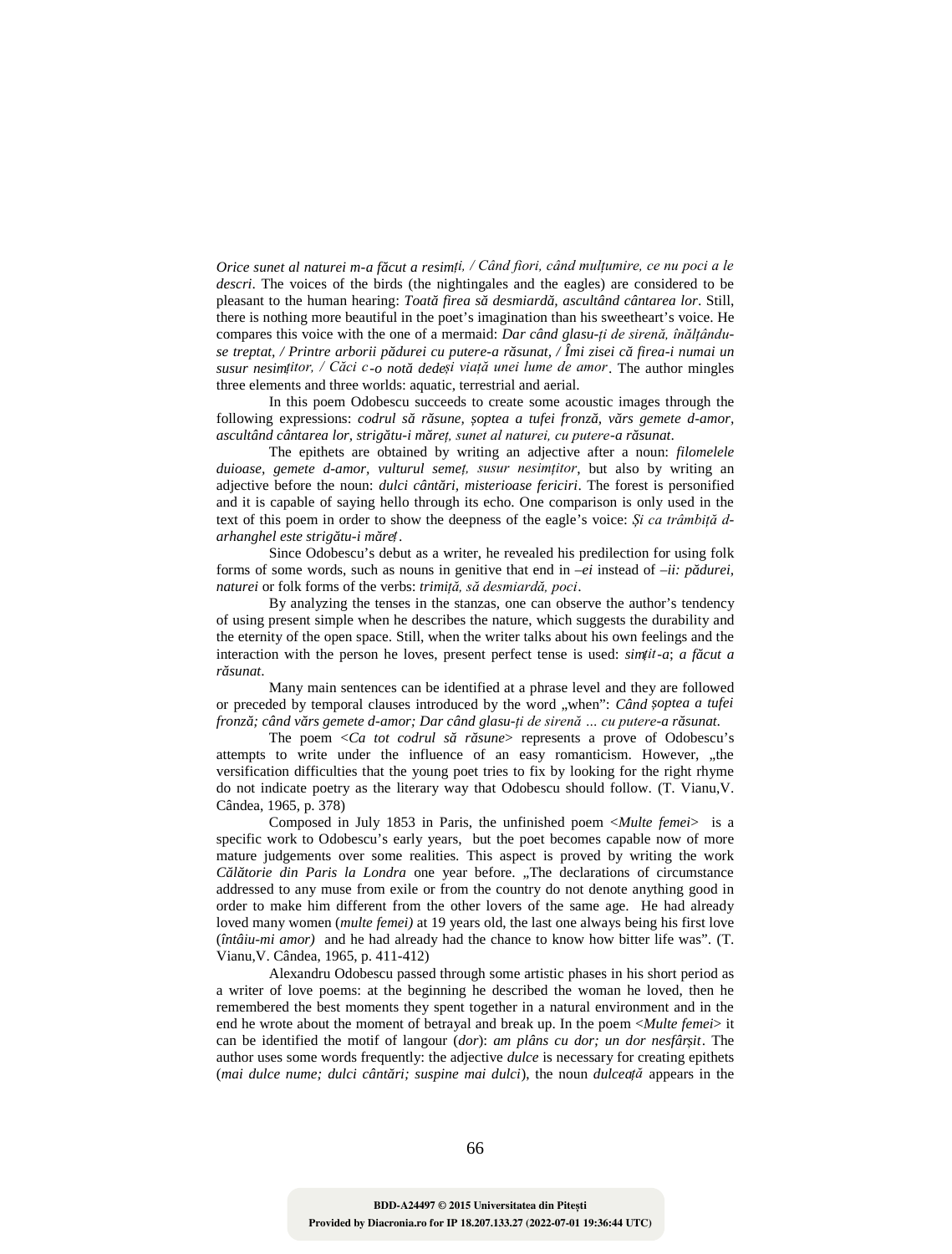expressions: *râul dulceții* (metaphor) or *Eu crez că dulceață /Decât p-ale tale / De garoafe buze*; these exemples prove the writer's difficulties in finding the most suitable words and expressing himself in an original way. If fact everybody knows that Odobescu worked hard to choose his words, as he was not a natural talent.

Although without a great literary value, these three love poems presented above are important for identifying and understanting the origins of the authentic odobescian style. His passion for art and literature represents the basis of his development as a writer. That is the reason why Odobescu had the ability to transform nature, human body and gestures into an artificial painting. "He turns a natural spot into a pastel or a landscape; a town into an architectonic environment; a woman into a portrait.[...] Odobescu's paradox is to create art only through the illusion of life and life through the illusion of art: he is sensual when perceiving art and he is an aesthete when perceiving reality". (N. Manolescu, 1976, p.47-49)

Odobescu's patriotic poems are better known by the public: *Od României* and *Întoarcerea în țară pe Dunăre* (published in 1855 in *România Literară* Magazine*)*. They proved that the author was a patriot who dreamed about the emancipation of the Romanian people.

The first two stanzas from *Od României* are deeply subjective; the poet carries out an imaginary monologue with his mother country which he cherishes, but at the same time he deplores its destiny. The usage of vocative: *țara mea iubită, mândră Românie, mumă iubitoare* represents a pathetic proof of Odobescu's affection for his country. He creates lines that have a contradictory symbolic value in order to illustrate the increase and decline of a nation; thereby, the Romanian land is crossed by golden rivers: *râuri d-aur sub bolt azurie* (chromatic epithet), but over them the happiness had passed: *Trecut-au fericirea -a' tale s rb tori, / Cum trec l-al toamnei criv t pl pânde dalbe flori* (comparison).

The second stanza continues with a rhetorical question: *Când fiii t i s-adap cu laptele-ți cel dulce/ Și când cosesc ei spicul ce sânul t u aduce/ Se mai gândesc ei oare la sântul leg mânt / Ce ți-au jurat odat, în timpuri mai ferice:/* "S apere cu *brațul străbunul lor pământ,/ Până și cel din urmă va zace în mormânt"?*. These lines represent a symbolic presentation of a nation in decline; at the same time, the above lines condemn the peaceful present without patriotism and they praise the "happy" past dominated by battles. The noun "grave" is a descendant symbol, its purpose being to show the ultimate sacrifice made by Romanian ancestors. The same idea of sacrifice is perpetuated in the following stanza through the lines : ... *românul acel ce-n b t lie/ Uita c* copilașii, sărmanii! zac în pat/ Lipsiți de hrana zilei... când țara-i de sc pat!

The poet seems to be an orator, because he creates an enthusiastic speech about the life of the people in the past and in the present: *Când se sculau românii, pe loc pierea du manul [...] Românii d-acum, îns, triesc cu umilința!* "The young poet develops a time motif by comparing the ancestral courage with nowadays humiliation: *De vechi făgăduințe nu va nimeni să știe*, *Dar țara-i tot aceea, frumoasă, roditoare*" (T. Vianu,V. Cândea, 1965, p. 228). The author identifies the cause of this situation: *Străina uneltire revarsă neștiința,/ Ș-a țării neatârnare e numai ca un pai / Luptându-se în viscol cu crivețe de plai*. Odobescu criticizes the foreign poisonous influence not only through some articles, but also through these patriotic poems. Poetry is for him another way of expressing his own artistic and patriotic beliefs. "The originality of this composition written in adolescence comes from the idea of national renaissance through arts" (T. Vianu,V. Cândea, 1965, p. 228).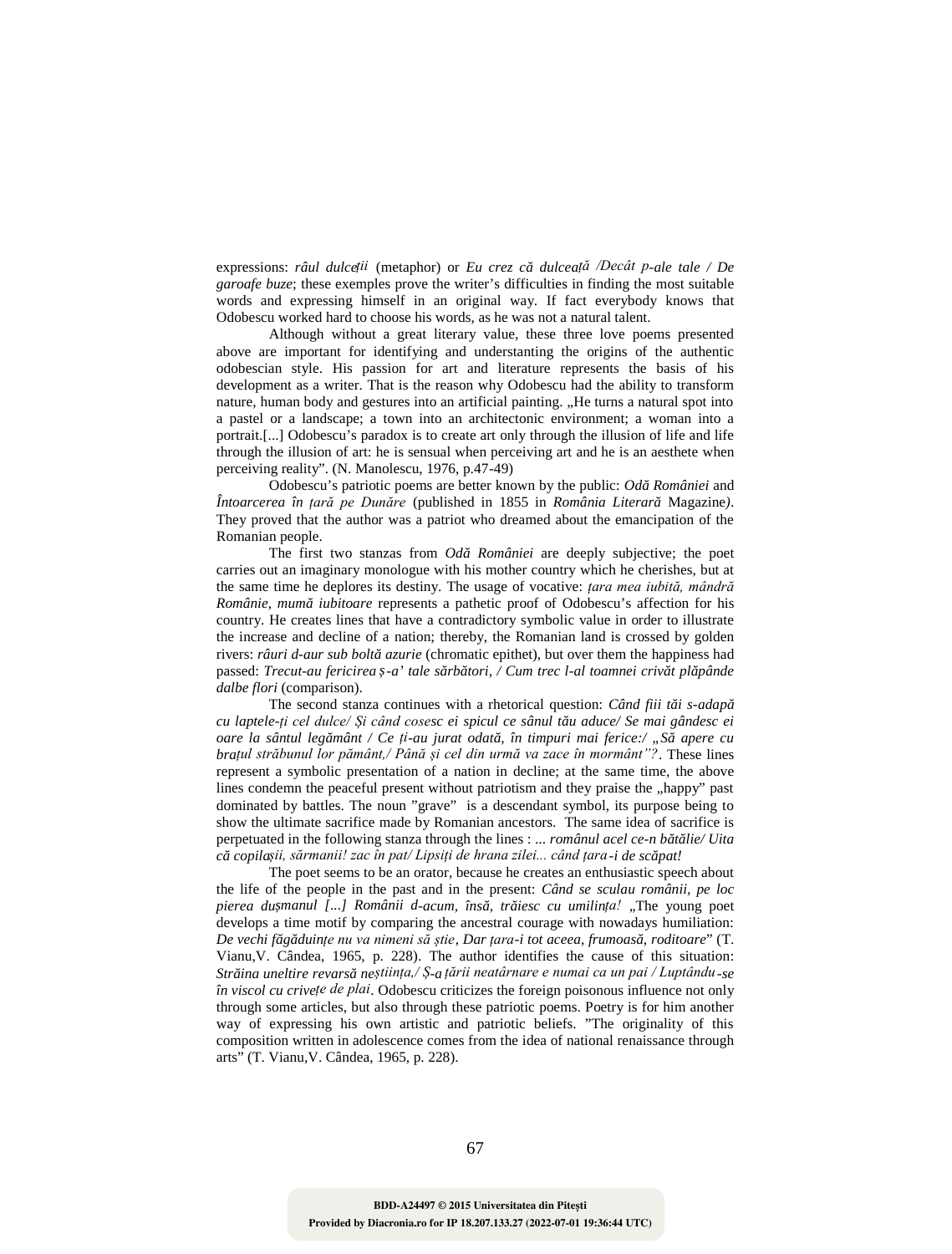*Od României* is an original writing. By analysing this poem, one can notice the author's effort in bringing together different figures of speech, such as: epithets: *râuri d-aur; bolt azurie; lanțuri d-aram; pulbere d-aur; v l cumplit;* metaphors: duhul libert ții; a păcii dulce floare; al artelor izvor; focul vieței; steaua nemuririi; comparisons: *s* furi, ca Prometeu, scânteia ce nu piere; ca flac ri v p iezi; inversions: *adânca durere; aspr* voinicie; ve teji lauri; luminoase sfere; limpedea c tare; reoccurences: *tot aceea, tot limpede, tot încânt toare: s-a stins la noi, s-a stins virtutea.* 

Among the stanzas which assure the oscillation between the glorious past, the injurious present and the possible future reborn by art, there are some visual images created in order to demonstrate an absolute aspect – the beauty of the country: *Dar țarai tot aceea, frumoasă, roditoare;/ Tot limpede e cerul, câmpia zâmbitoare,/ Și munții cu pâraie, cu piscuri, cu zăpezi;/ Și nopțile de vară tot sunt încântătoare./ Cu fața-ți argintie, tu, lună! scânteiezi.*

Odobescu will get to his artistic maturity with a diverse vocabulary as a result of his life and education. In *Od României*, composed at the beginning of his literary career, it can be observed his interest in a certain vocabulary, with specific forms and constructions which defined his style later. The author liked folk words that he used a lot in order to create "a local colour" for his poem: *ferice* (=fericit), *p s* (=necaz), *osmanul* (înv.= turc), *m cel rit* (= m cel rire), *neatârnare* (înv.= independență politic), *c* tare, vecinic (= ve nic); *v p* iezi (înv. intranzitiv), *c* tau (= c utau), *s-aținte*  $(= s$ -ațintească), *nu va s iie* (= nu va *ti*), *va s* -*nfloreasc* (= va înflori). There are some regional phonetic versions: mum , sântul, atuncea, marturi, colo, vieței, cării (=c rei), vârtutea, s rbând, iar ș, țălul, orizonul.

"Composed of 12 stanzas, the poem *Od României* has a clear and logical development." (T. Vianu,V. Cândea, 1965, p. 228) Since his adolescence the writer used to have a specific pattern of writing a phrase with balanced subordinate clauses.

Here is an exemple:

I. *Dar*<sub>*țara*<sup>-</sup>*i* tot aceea, 1. frumoas</sub> *2. roditoare;*

*II. Tot limpede e cerul, I. II. III. IV.*

*V.*

*III. câmpia zâmbitoare IV. Și munții 1.cu pâraie, 1 2 1 2 3 2. cu piscuri, 3. cu z pezi;* 

*V. Și nopțile de vară tot sunt încântătoare* .

The theme of the poem *Întoarcerea în țară pe Dunăre* was presented by many other writers of the time; it referred to young intellectuals who returned home with new patriotic ideals after spending some time abroad. Still, the idea of coming home suggested different feelings to each poet: some of them felt the happiness of finding love, peace or serenity; others felt the sadness generated by solitude and expected death. For Odobescu, coming back home meant rediscovering the environment where he could move and create: Sunt ferice c -*mi v d* țara,/ Văd curgând Dunărea lin;/ Sub cer neted *văd cum seara,/ Malul e de taine plin*.

The poem begins with two stanzas in which the author expresses his regrets for not having a better voice: *un glas tare, sunător* și *versuri pline de dulceți* in order to praise the country. In the following four stanzas he expresses his affection for the beauty of his birthplace: *m-a* cerca a le descri; a culege flori *i* stele/ *i a împleti cu ele/ Cununi pentr'a' tale nunți; Viața mea cu bucurie / Mi-aș zdrobi-o-n fala ta; Te-a*